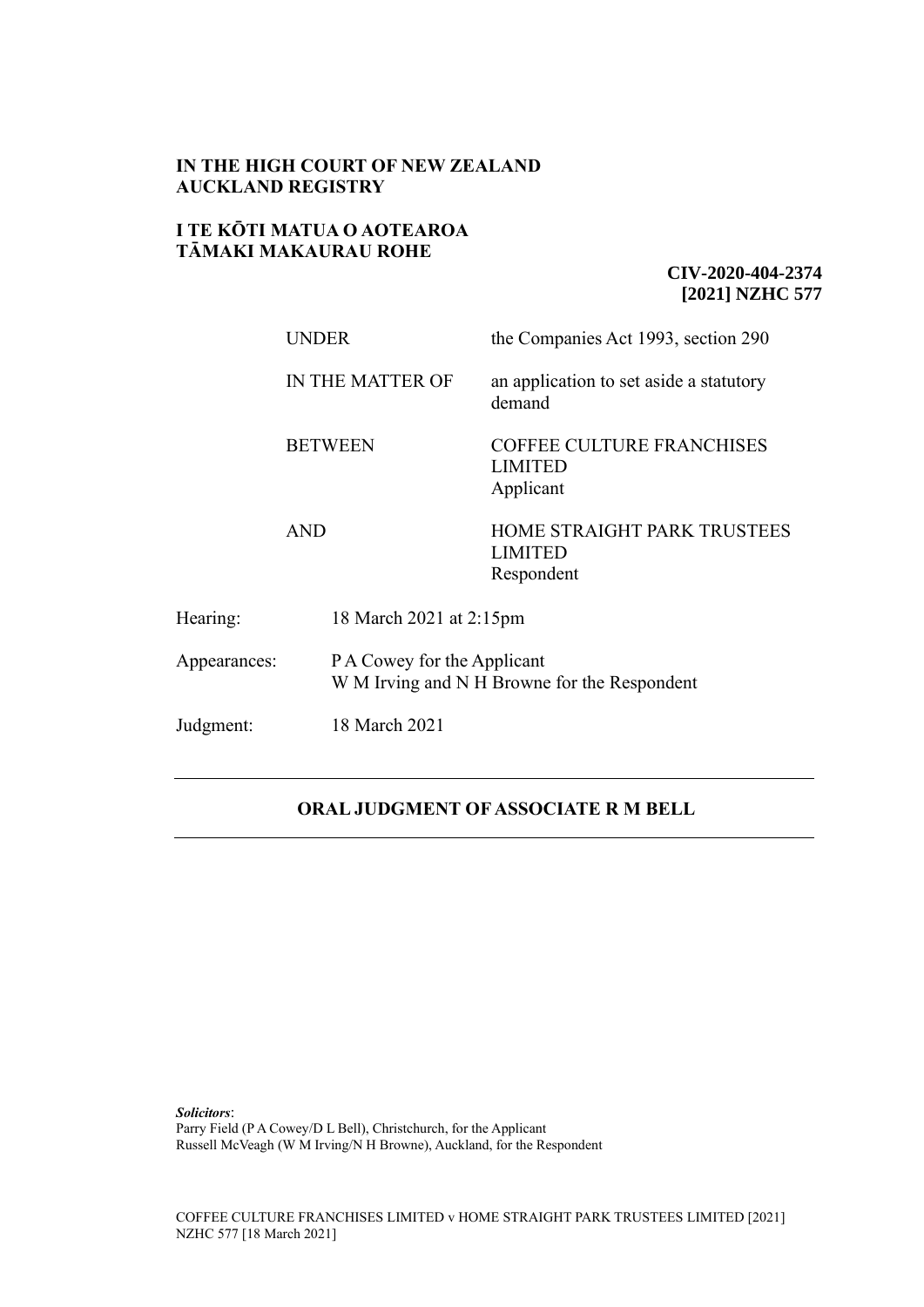[1] Coffee Culture Franchises Ltd applies to set aside a statutory demand dated 20 November 2020 requiring it to pay \$43,717.14 for rent and outgoings from 14 May 2020 to 7 December 2020 for premises it leases, Unit G, HS3 Building, 21 Home Straight, Te Rapa, Hamilton. Coffee Culture Franchises Ltd disputes its liability, because it says that the rent and outgoings have reduced on account of COVID-19 restrictions that apply to its premises. It relies on a clause in the standard ADLS lease, cl 27.5. This is apparently the first case in which this clause has been considered in the context of the COVID-19 pandemic.

[2] Coffee Culture Franchises Ltd applies to set aside under s 290(4)(a) of the Companies Act 1993, that is, that the debt the subject of the demand is subject to a substantial dispute. It does not say that it has any set-off, counterclaim or crossdemand against Home Straight Park Trustees Ltd and it does not rely on any "other grounds" under s 290(4)(c) of the Companies Act.

[3] The standard approach under s 290(4)(a) is that the onus is on the applicant to show that there is a genuine and substantial dispute as to the existence of the debt. The task for the court is not to resolve the dispute, but to determine whether there is a substantial dispute that the debt is due. Merely asserting that a dispute exists is not enough. What is required is material, which may be short of proof, to support the claim that the debt is disputed. If that material is available, the dispute should normally be resolved by means other than proceedings in the companies court. It is usually not possible to resolve disputed questions of fact on affidavit evidence alone, particularly when issues of credibility arise, although the courts have sometimes found that statements made on affidavit are contrary to available documents or are inconsistent with earlier statements by the parties.

[4] Coffee Culture Franchises Ltd runs and franchises cafés and restaurants. It has 20 around the country. This case concerns its lease of one of its cafés. The premises are defined as Unit G23, HS3 Building, 21 Home Straight, Te Rapa, Hamilton, and include car parks and some use of common property. The premises are part of a larger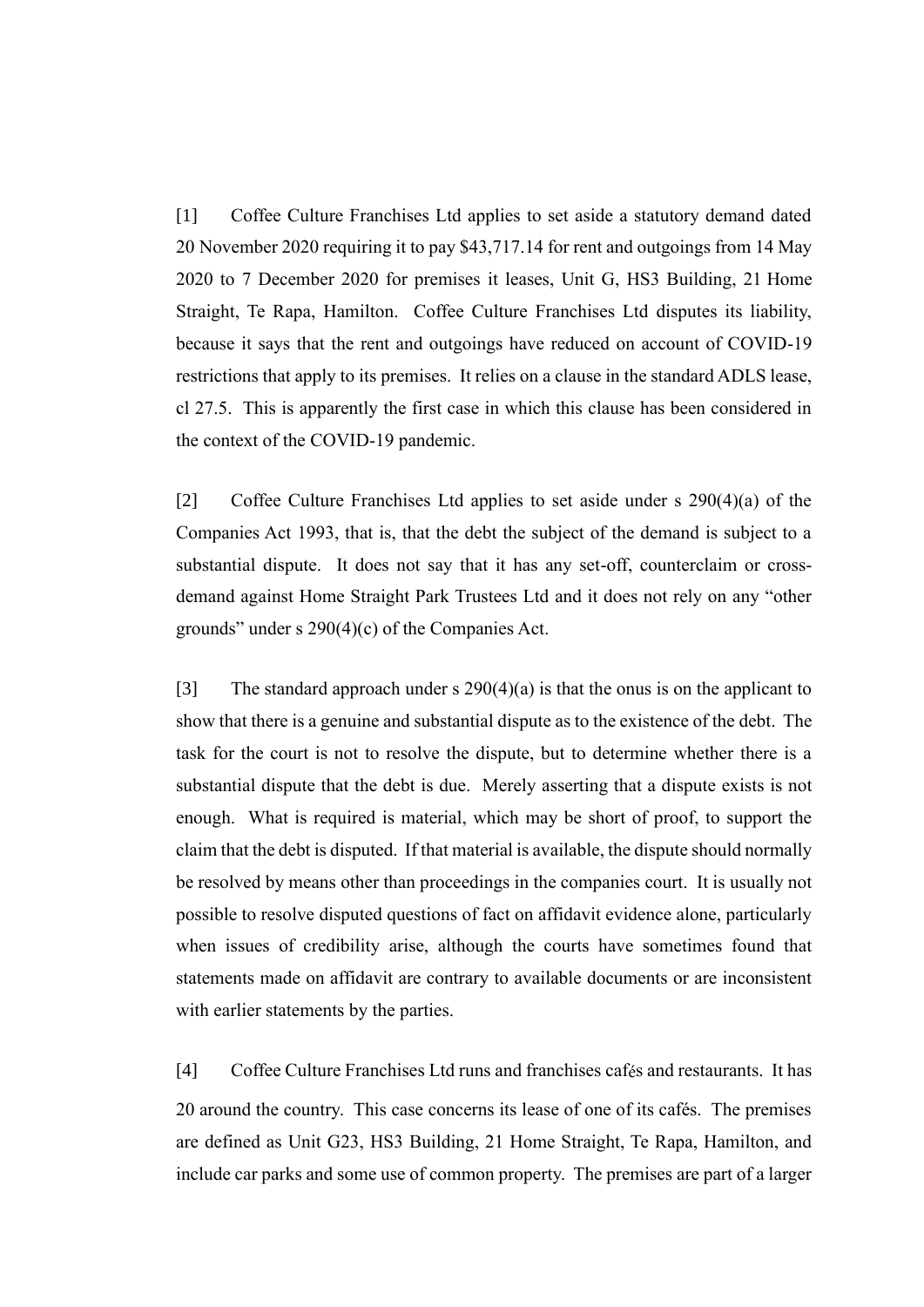commercial building. The anchor tenant is the Inland Revenue Department. The Inland Revenue offices have capacity for a large number of staff. There are varying numbers given in the evidence – in one place it said that there are 350 staff and elsewhere it is suggested there are up to 500. According to Ms Coburn, Coffee Culture Franchises Ltd's director, the café was provided to attract the anchor tenancy. She says that the company invested about \$550,000 in setting up the premises. The café's business comes from Inland Revenue staff and foot traffic to the Inland Revenue offices.

[5] The lease is for 10 years, beginning 8 July 2019, with one right of renewal for a further six years. The original landlord was Hamilton Homezone Ltd, but it assigned its interest when it sold the premises to Home Straight Park Trustees Ltd. That company took ownership on 1 May 2020. Tenancies in the building are managed by Oyster Management Ltd.

[6] The lease is the Auckland District Law Society's standard deed of lease but with added terms. The key provision for this case is cl 27.5:

#### **No Access in Emergency**

- 27.5 If there is an emergency and the Tenant is unable to gain access to the premises to fully conduct the Tenant's business from the premises because of reasons of safety of the public or property or the need to prevent reduce or overcome any hazard, harm or loss that may be associated with the emergency including:
	- (a) a prohibited or restricted access cordon applying to the premises; or
	- (b) prohibition on the use of the premises pending the completion of structural engineering or other reports and appropriate certifications required by any competent authority that the premises are fit for use; or
	- (c) restriction on occupation of the premises by any competent authority,

then a fair proportion of the rent or outgoings shall cease to be payable for the period commencing on the date when the Tenant became unable to gain access to the premises to fully conduct the Tenant's business from the premises until the inability ceases.

[7] "Emergency" is defined in cl  $47.1(d)$  –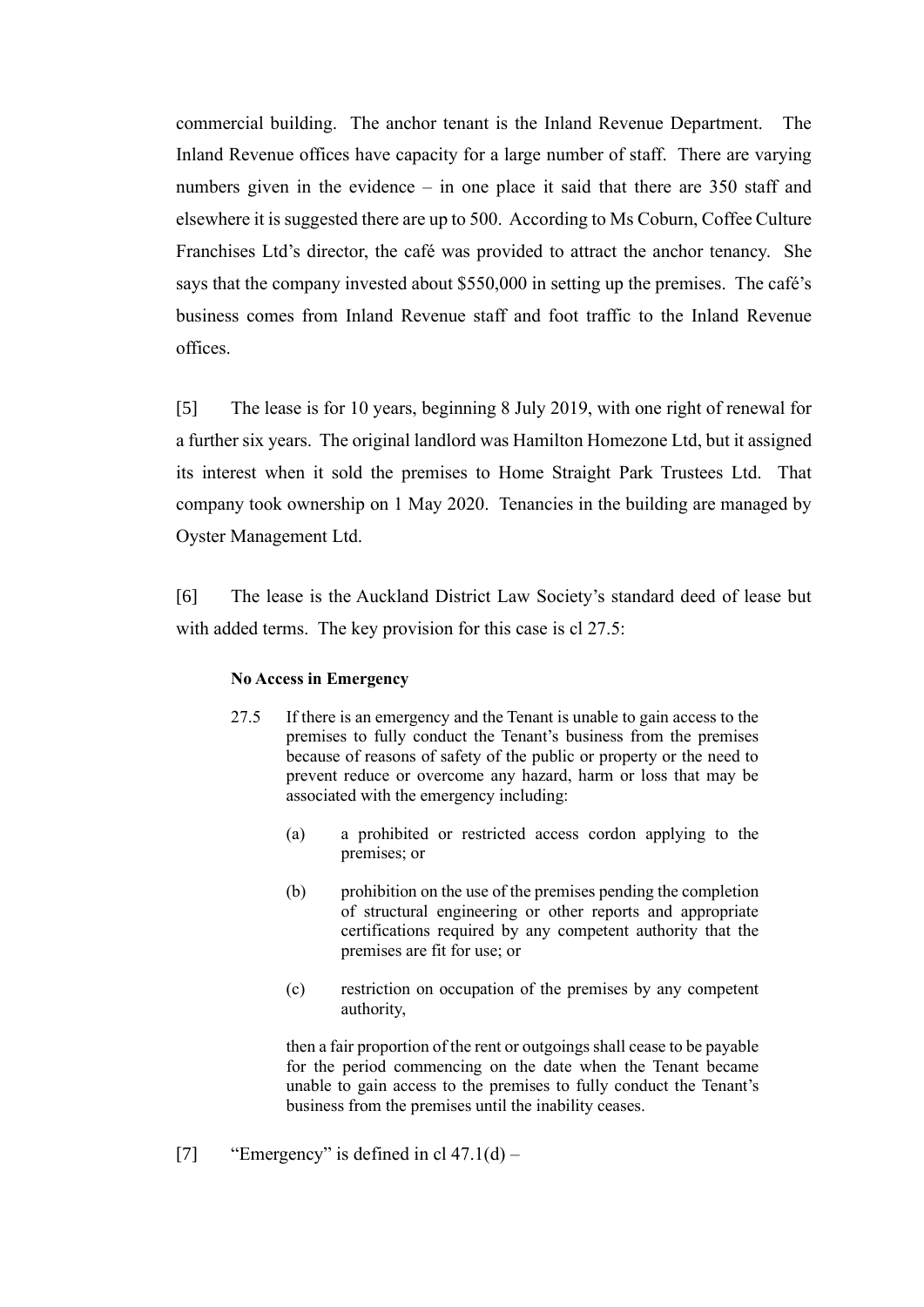47.1 In this lease:

…

- (d) "emergency" for the purposes of sub-clause 27.5 means a situation that:
	- (1) is a result of any event, whether natural or otherwise, including an explosion, earthquake, eruption, tsunami, land movement, flood, storm, tornado, cyclone, serious fire, leakage or spillage of any dangerous gas or substance, infestation, plague, *epidemic*, failure of or disruption to an emergency service; and
	- (2) causes or may cause loss of life or serious injury, illness or in any way seriously endangers the safety of the public or property; and
	- (3) the event is not caused by any act or omission of the Landlord or Tenant.

(emphasis added)

[8] The rent payment clause (cl 1.1) provides that all rent shall be paid without any deductions or set-off by direct payment to the landlord or as the landlord may direct. Clause 29.1 stipulates the essentiality of payments. Clause 43 is an arbitration clause, but under cl 43.4 the arbitration provisions do not prevent the landlord from taking proceedings for the recovery of any rent or other monies payable under the lease and from exercising rights and remedies in the event of default.

[9] Some of the other clauses are relevant for this case. Under cl 53 the tenant has the exclusive right to operate a coffee shop in the building, subject to qualifications, one of them being that the tenant acknowledges that the landlord cannot prevent the Inland Revenue or another tenant from having tea and coffee-making facilities in their exclusive leased areas. Clause 55.1 requires the tenant to operate its business from the premises at a minimum from 9 am to 5 pm on each working day. That reflects the fact that the café is to serve the Inland Revenue Staff and visitors to the offices of the Inland Revenue and is not to serve the public generally.

[10] The importance of the Inland Revenue Department as an anchor tenant can be seen in two other provisions. The Crown can veto any request by the tenant for a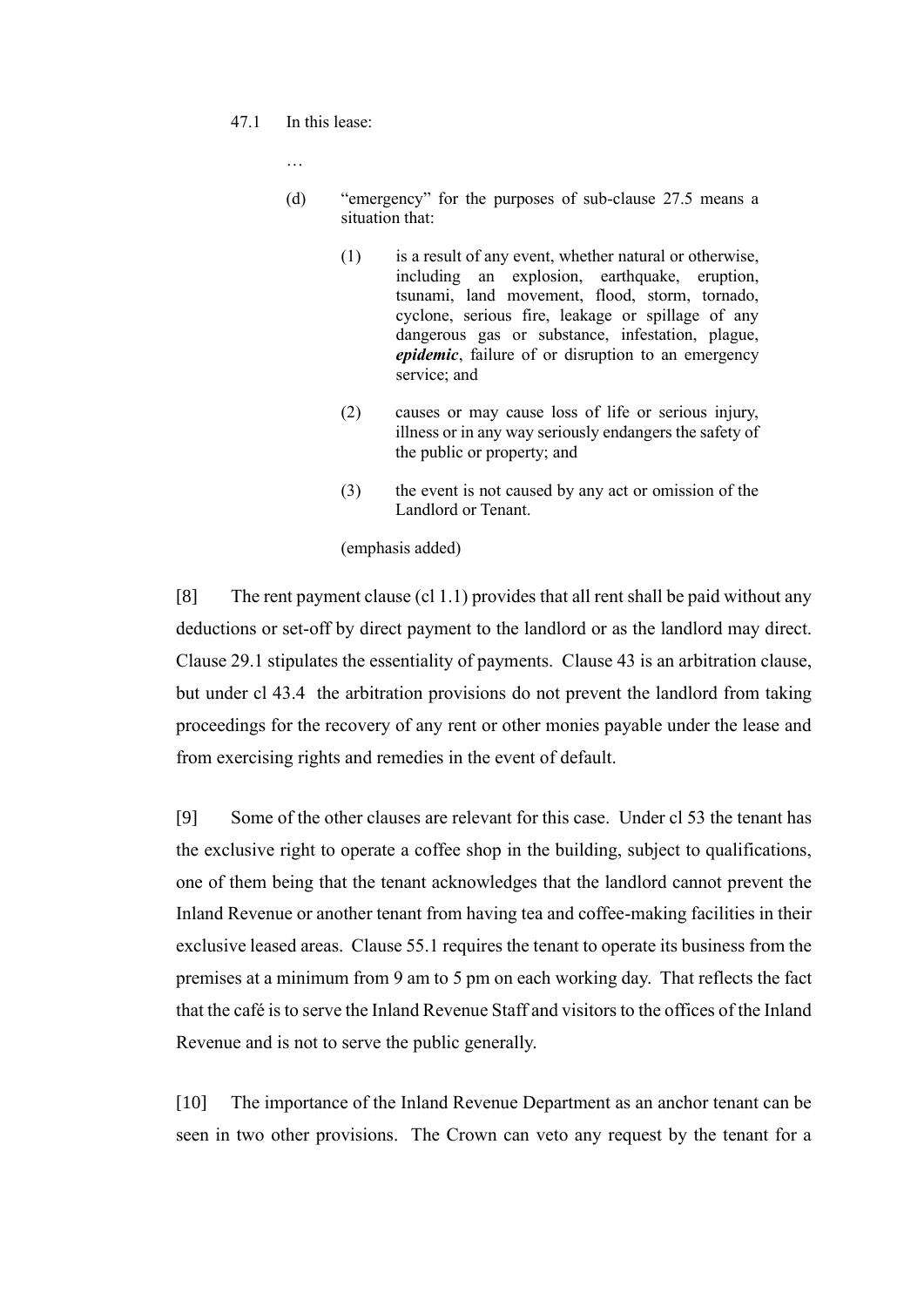change of use (cl 16.4) and the Crown can also veto any proposed assignment or subtenancy  $(cl 33.1(b))$ 

[11] On 26 March 2020, the Government put New Zealand into "Level 4 lockdown" on account of the COVID-19 pandemic. Home Straight Park Trustees Ltd became the landlord on 1 May 2021 when the country was under Level 3 lockdown and since then there have been alert levels for Hamilton down to 7 December 2020 sometimes alert level 2, sometimes alert level 1:

| 1 May 2020 to 13 May 2020            | Alert Level 3 |
|--------------------------------------|---------------|
| 14 May 2020 to 8 June 2020           | Alert Level 2 |
| 9 June 2020 to 12 August 2020        | Alert Level 1 |
| 12 August 2020 to 21 September 2020  | Alert Level 2 |
| 22 September 2020 to 7 December 2020 | Alert Level 1 |

[12] Throughout this time, that is since 1 May 2020, Coffee Culture Franchises Ltd has kept its café closed and has not paid Home Straight Park Trustees Ltd anything towards rent or outgoings. Its case is that under cl 27.5 it cannot have access to the premises, and the rent must be adjusted as a result.

[13] Home Straight Park Trustees Ltd accepts that under the Alert Levels 3 and 4, there are restrictions that trigger cl 27.5. The statutory demand excludes any claim for rent or outgoings for any Alert Level 3 period. But it says that cl 27.5 of the lease does not apply during Alert Levels 1 and 2 because at that time the tenant regained full access to its premises. Under Alert Level 2 restrictions, restaurants and cafés could not have more than 100 customers at a time. Each customer had to be seated at a table, there could not be more than 10 customers at a table together, and the tables had to be arranged so that there was at least one metre of separation and only one worker could serve any table.<sup>1</sup> For Level 1, there is a requirement to maintain records to enable contact tracing of customers. That restriction applies also at other levels, but at Alert Level 1 there are no other restrictions on operating a café.<sup>2</sup>

<sup>&</sup>lt;sup>1</sup> COVID-19 Public Health Response (Alert Level 2) Order 2020, cl 12.<br><sup>2</sup> COVID-19 Public Health Response (Alert Lavel Requirements) Order

<sup>2</sup> COVID-19 Public Health Response (Alert Level Requirements) Order 2020, cl 8.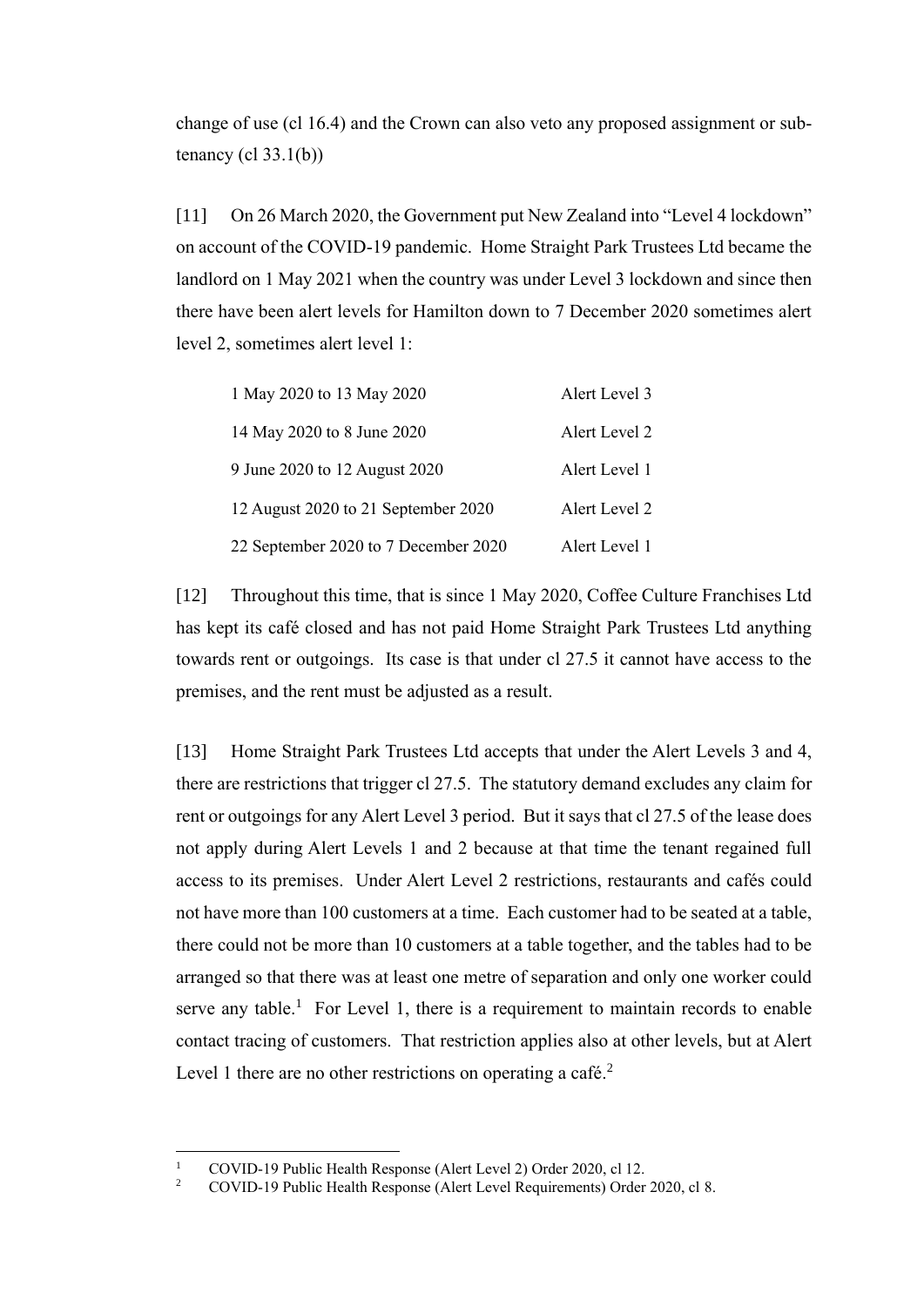[14] Home Straight Park Trustees Ltd points out that a national state of emergency was declared under the Civil Defence Emergency Management Act 2002 on 25 March 2020, but that ended on 13 May 2020. It relies on that to suggest, as part of its case, that any emergency relating to the Coffee Culture Franchise premises similarly ended on the same date.

[15] Coffee Culture Franchises Ltd says, however, that that is not the full picture. Since 26 March 2020 the Inland Revenue has required that little to no staff use its offices in the building. Ms Coburn says:<sup>3</sup>

As a result of COVID-19, the anchor office tenant, the IRD, has mandated little to no staff in the building since 26 March 2020.

[16] The landlord recognises that there is at least a problem with the number of Inland Revenue staff going to work in the building. An email of 21 July 2020 from Oyster Management Ltd to Ms Coburn said amongst other things:<sup>4</sup>

In addition to the above, we are meeting with IRD to discuss timing for their full return to their premises. We appreciate the difficulty the reduced occupancy poses on tenants and whilst we have no legal ability to require them to occupy the premises at full capacity, we will be raising our concerns for the retail businesses should they delay their return further.

[17] Coffee Culture Franchises Ltd says that without the Inland Revenue offices being fully staffed and with reduced numbers of people visiting the Inland Revenue offices, it has lost business and cannot fully operate its café. Coffee Culture Franchises Ltd also says that it is not insolvent and as a sign of good faith it has paid the sum demanded into its solicitors' trust account.

[18] Before Home Straight Park Trustees Ltd issued its statutory demand, there was correspondence between the parties trying to reach a resolution, but they were unsuccessful. In that correspondence, Coffee Culture Franchises Ltd did refer to the difficulties it was under because the Inland Revenue office was not fully manned. The email from Oyster Management Ltd which I have just quoted seems to reflect that understanding.

<sup>&</sup>lt;sup>3</sup><br>Affidavit of Sacha Maree Coburn, sworn 3 December 2020 at [26].<br><sup>4</sup> Email of Liam Costlay, Property Management Denograment Ltd.

Email of Liam Costley, Property Manager Oyster Management Ltd, dated 21 July 2020.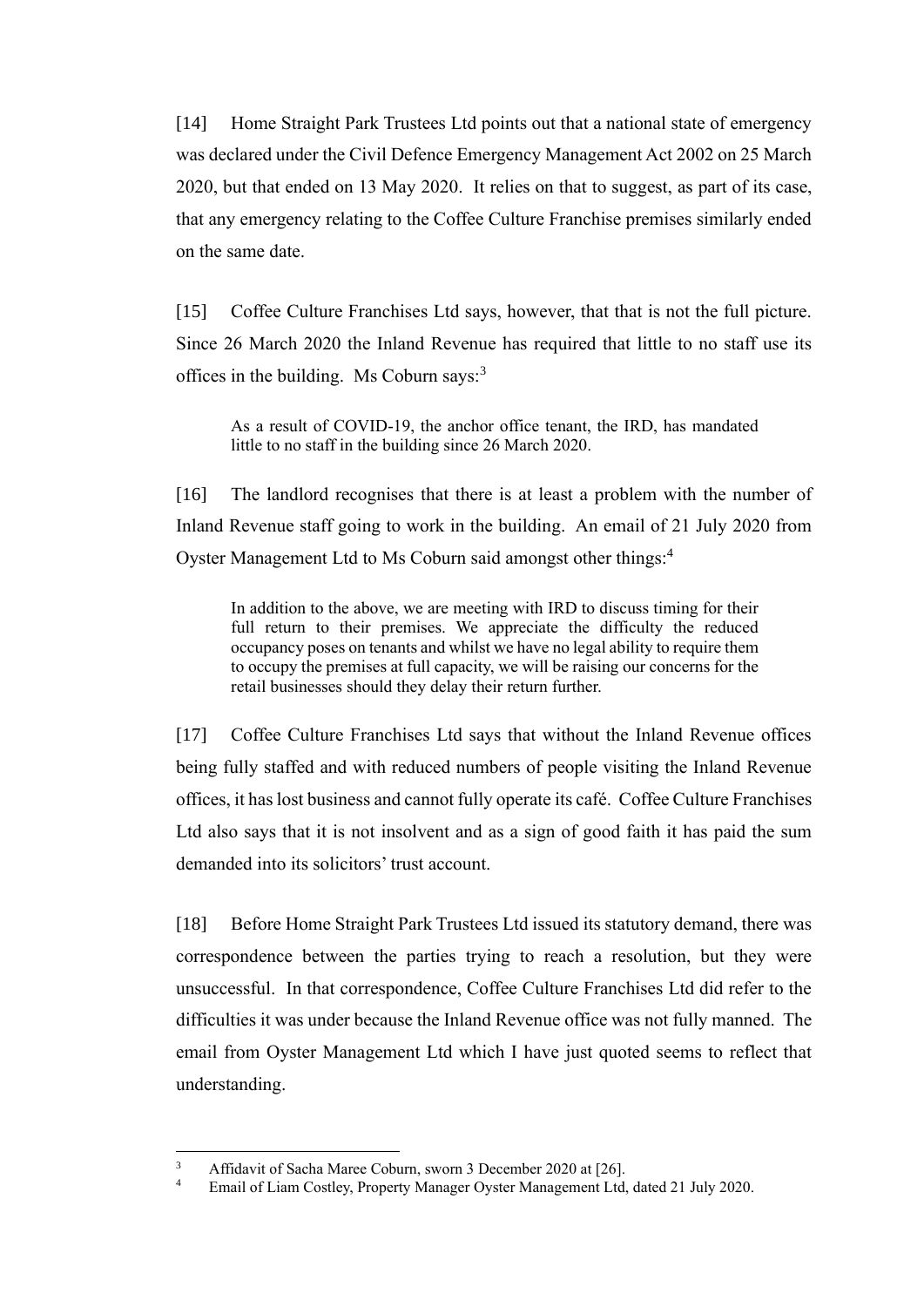[19] I make clear that I am only required to decide whether the debt is subject to a "substantial dispute". The evidence that would be required to decide the final merits is missing. If I do decide that there is a substantial dispute, I am not in a position to decide what might be a "fair proportion" of the rent and outgoings under cl 27.5. That matter of assessment cannot be decided on an application to set aside a statutory demand.

[20] There was a suggestion by Coffee Culture Franchises Ltd that the arbitration clause in the lease applied, but at the time of the hearing it withdrew that part of its case. It accepted that the arbitration clause does not apply to proceedings by the landlord to recover rent and outgoings. In the hearing, Mr Cowey emphasised the point by saying that in this case the tenant was contesting its liability for the rent and was not asserting any set-off, counterclaim, or cross demand and therefore would not be pursuing arbitration. The matters it raises are purely by way of defence to the claim for rent and outgoings.

[21] Home Straight Park Trustees Ltd raised a "pay now, argue later" point. In the original submissions this was put as an absolute bar on Coffee Culture Franchises Ltd being able to raise the defence at all, but in his submissions today Mr Irving modified it to say that the "pay now, argue later" matter he was raising really went to weight in how the court assessed the arguments for Coffee Culture Franchises Ltd that there was a substantial dispute. For its "pay now, argue later" submission, Home Straight Park Trustees Ltd emphasised Associate Judge Lester's decision in *Kkeshav International*  Ltd v Heaton Holdings Ltd.<sup>5</sup> In that case, Associate Judge Lester dealt with cl 27.3 of the ADLS lease, which has a similar formula to cl 27.5. Clause 27.3 provides:

## 27.3 Until the completion of the repairs or reinstatement a fair proportion of the rent and outgoings shall cease to be payable as from the date of damage.

[22] Part of the argument today has been whether Associate Judge Lester's comments were directed at a purely retrospective abatement claim – that is, a claim by the tenant that he had overpaid in the past and he should be able to deduct his overpayments from any rent currently due, or whether the tenant was also seeking an

<sup>5</sup> *Kkeshav International Ltd v Heaton Holdings Ltd* [2020] NZHC 1513, (2020) 21 NZCPR 125.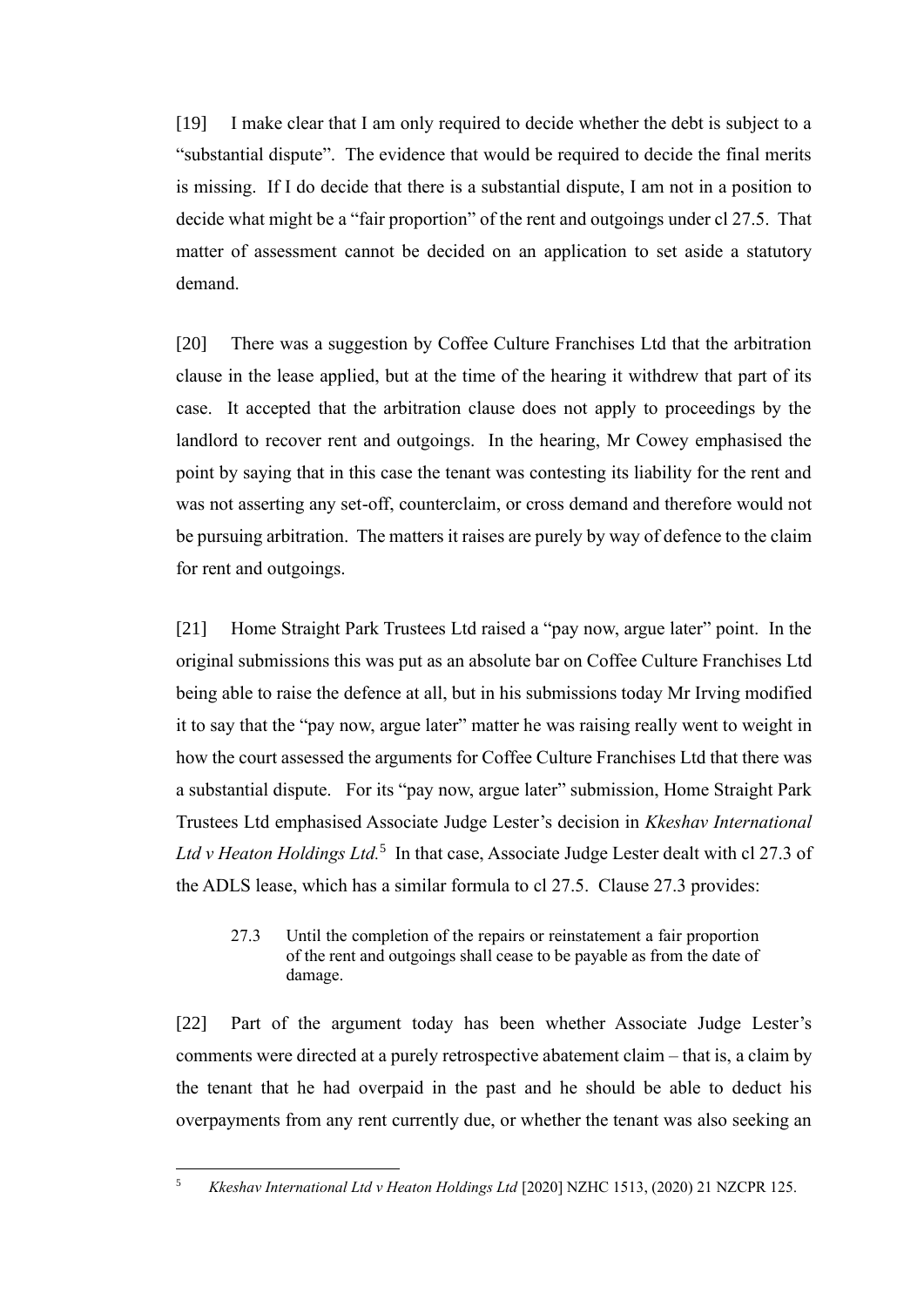abatement of current rent. Associate Judge Lester's decision suggests that the abatement of current rent would be some  $$646.00<sup>6</sup>$  The important thing for this decision is to note what Associate Judge Lester said:<sup>7</sup>

[39] I am not satisfied that the fact a tenant claims an abatement against the current rent reduces the rent payable by the tenant in the face of clauses 1.1, 29.1 and 44.3. The scheme of the leases is that the payment of rent is an essential requirement. Rent is to be paid without any deduction. The tenant seeks a deduction by raising a disputed abatement. The landlord is not to be deprived of the benefit of the no deduction—no set-off clause, by the *assertion* of a right to an abatement, even if such is referred to arbitration. If [counsel for the applicant]'s submissions were correct, the tenant's claimed abatement would prevail until arbitration. I consider that proposition inconsistent with the scheme of the lease as a whole. I do not see any basis to treat a disputed abatement claim any different from any other disputed tenant claim.

[23] Mr Cowey submitted that that was directed only at a retrospective abatement, but for this decision I will also consider it on the basis that there might be an abatement of \$646.00 from current rent. If paragraph [39] of Judge Lester's decision is read in isolation, it suggests that under clauses of the lease such as cls 27.3 and 27.5, the tenant is required to pay the full rent even in circumstances of destruction of premises or total exclusion from the premises, and to bring a later proceeding against the landlord to recover the overpaid rent. That would be while the tenant cannot gain access to the premises, cannot carry on the business and is suffering cash-flow difficulties.

[24] With great respect to Associate Judge Lester, I do not consider that cls 27.3 or 27.5 were intended to require a tenant whose business has collapsed to carry on paying rent and to claim back an overpayment later if it has managed to survive despite cashflow difficulties in the meantime. In my judgment, under cl 27.5 rent is re-set and there is not a deduction as such. A tenant who says that cl 27.5 has been triggered is saying that a new rent is payable, even if it may be difficult to work out what the new amount should be. It is then an abatement clause. I use "abatement" in the same sense as Duffy J used that term in *Auckland Council v Cosdo Equity Ltd* where she said:<sup>8</sup>

Abating the rent is not the same as a set-off, the latter being prohibited by the lease. If the right of abatement were to be treated as legally the same as a setoff, the abatement provision would be unworkable for Council. The parties to

<sup>6</sup> *Kkeshav International Ltd v Heaton Holdings Ltd* [2020] NZHC 1513 at [38].

<sup>7</sup> *Kkeshav International Ltd v Heaton Holdings Ltd* [2020] NZHC 1513 at [39].

<sup>8</sup> *Auckland Council v Cosdo Equity Ltd* [2014] NZHC 1900, (2014) 15 NZCPR 537 at [38].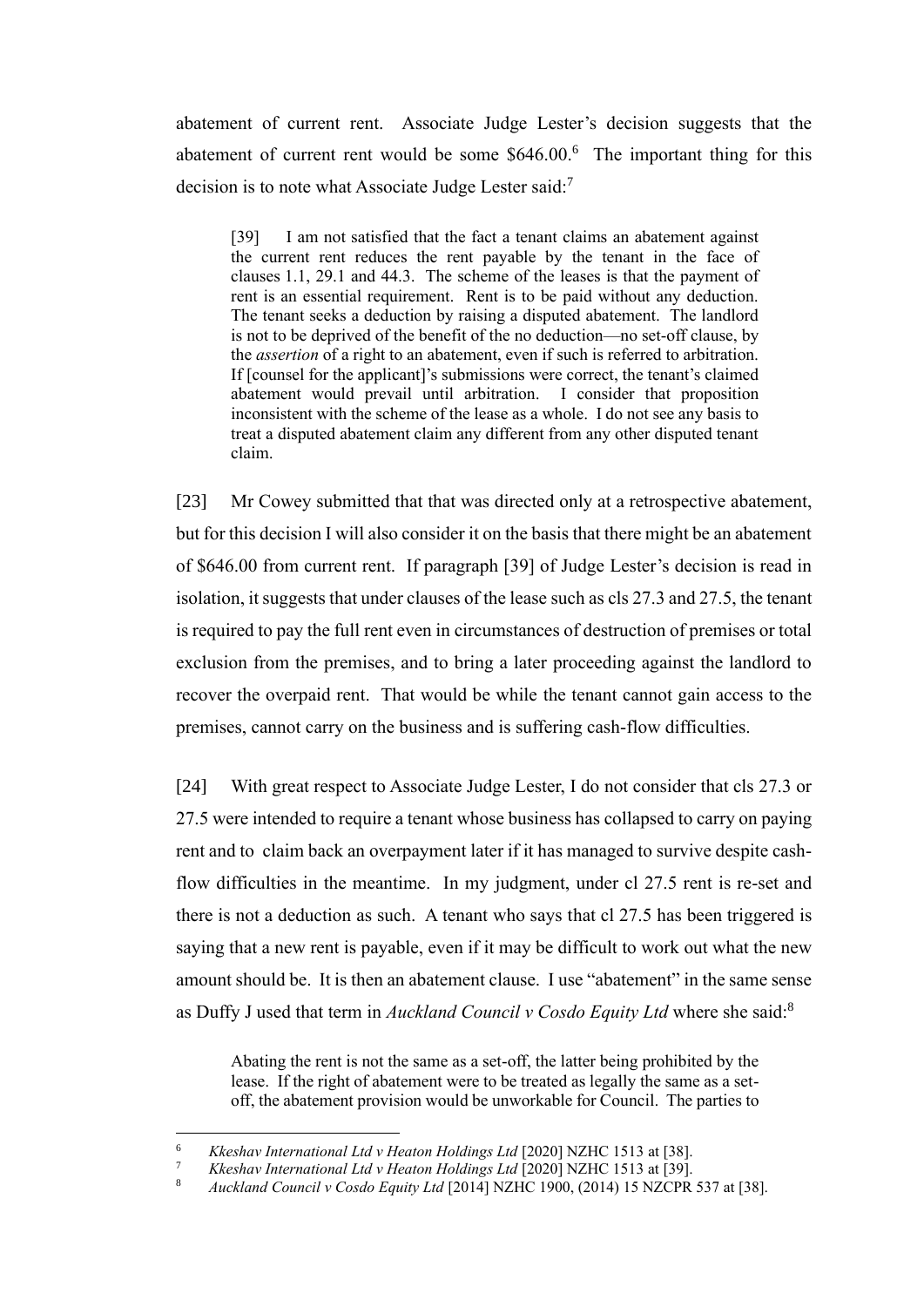this lease can never have intended such an outcome. The inclusion in the lease of a power to a lessee to abate rent in certain circumstances must mean that such is available, the only question being whether the circumstances for its exercise actually exist.

[25] Associate Judge Lester considered that the abatement provisions were a form of deduction. I refer to the Court of Appeal's decision in *Grant v NZMC Ltd*,<sup>9</sup> where it considered the effect of a provision requiring rent to be paid "free and clear of exchange or any deduction whatsoever". The court recognised that under the common law a tenant has a right to make certain deductions from rent. Examples it gave include money paid on repairs, covenanted to be but not in fact done by the landlord, and monies payable by the landlord where the failure to pay imperilled the tenant's possession. The Court of Appeal held that a covenant to pay rent without deduction would embrace such matters. Clearly the court intended that if there was no common law or statutory right for a tenant to make deductions the requirement to pay the rent applied anyway.

[26] In the light of *Grant v NZMC Ltd*, the requirement in this lease to pay rent without deduction is a requirement not to exercise any common law or statutory rights to make deductions from the rent lawfully payable. That does not apply where the rent has itself been adjusted by circumstances such as an emergency under cl 27.5. So, with great respect to Associate Judge Lester, I am unable to accept what he has said in his paragraph [39].

[27] Now for the substance of the dispute.

[28] Clause 27.5 applies if there is an emergency and the tenant is unable to gain access to the premises to fully conduct the tenant's business. It is helpful to consider the lease without an emergency and the access that the tenant would enjoy under normal circumstances. "Access" means that the tenant and those associated with it may enter, stay in the premises and leave. It must be remembered that the tenant itself is a company, an artificial entity without a physical presence. It would not make sense to say that access is restricted to the company and does not extend to the humans associated with it. The lease gives the tenant exclusive possession of the premises.

<sup>9</sup> *Grant v NZMC Ltd* [1989] 1 NZLR 8 (CA) at 13.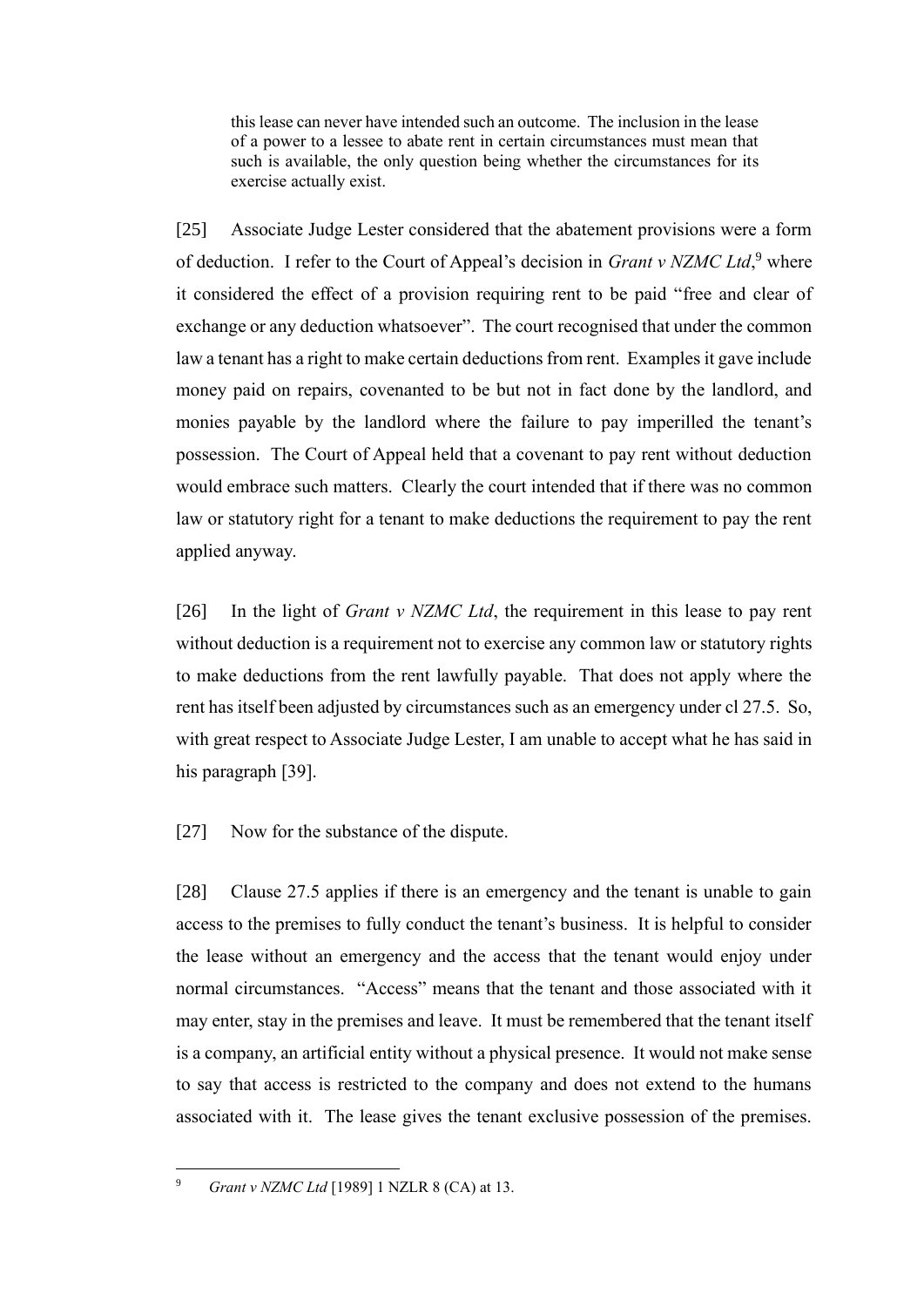With that, the tenant has the right to occupy the premises and the right to allow and bar entry to others. It can control access and has access itself. The permitted use under the lease is a café and restaurant. To operate as a café and restaurant the tenant must be able to have access to the premises for its staff, for contractors such as cleaners, for suppliers and also for customers. If customers cannot access the premises, the business cannot operate. A requirement for access must be access to allow the business to operate. That covers suppliers, staff and customers. When cl 27.5 says "the tenant is unable to gain access to the premises to conduct the tenant's business", that means that those people cannot access the premises as they normally would but for the emergency.

[29] Home Straight Park Trustees Ltd put its case on the basis of the Government restrictions under the various Alert Level orders. It accepted that under Alert Levels 3 and 4 the premises had to remain closed and could not operate. But it said it was still legally open to the tenant to operate a café and restaurant under Alert Level 2 and Alert Level 1 conditions. It was a matter of economic bad luck for the tenant that no Inland Revenue staff were coming to the premises, but that was entirely irrelevant to the question of access.

[30] The position for Coffee Culture Franchises Ltd is that the Inland Revenue restrictions on access to the café are relevant and amount to additional restrictions on access which go beyond the government's restrictions imposed by the COVID-19 orders. Coffee Culture Franchises Ltd says that since the start of the pandemic the Inland Revenue offices have been de-populated, with little or no staff working there. There was some debate as to what Ms Coburn meant by "mandated." Home Straight Park Trustees Ltd said that that simply meant that the Inland Revenue had authorised its staff to work from home rather than actually barring them from coming to work. I am not sure that much turns on the terminology. The practical effect is that because of the directions of the Inland Revenue, the staff working in the Inland Revenue office were much reduced. The case is similar to many commercial buildings where a café on the ground floor is a facility for those working in the building and for those visiting those offices, rather than for passing foot traffic.

[31] It is arguable for the tenant that when the Inland Revenue told its staff they do not have to come to work, (or alternatively they should not come to work), and the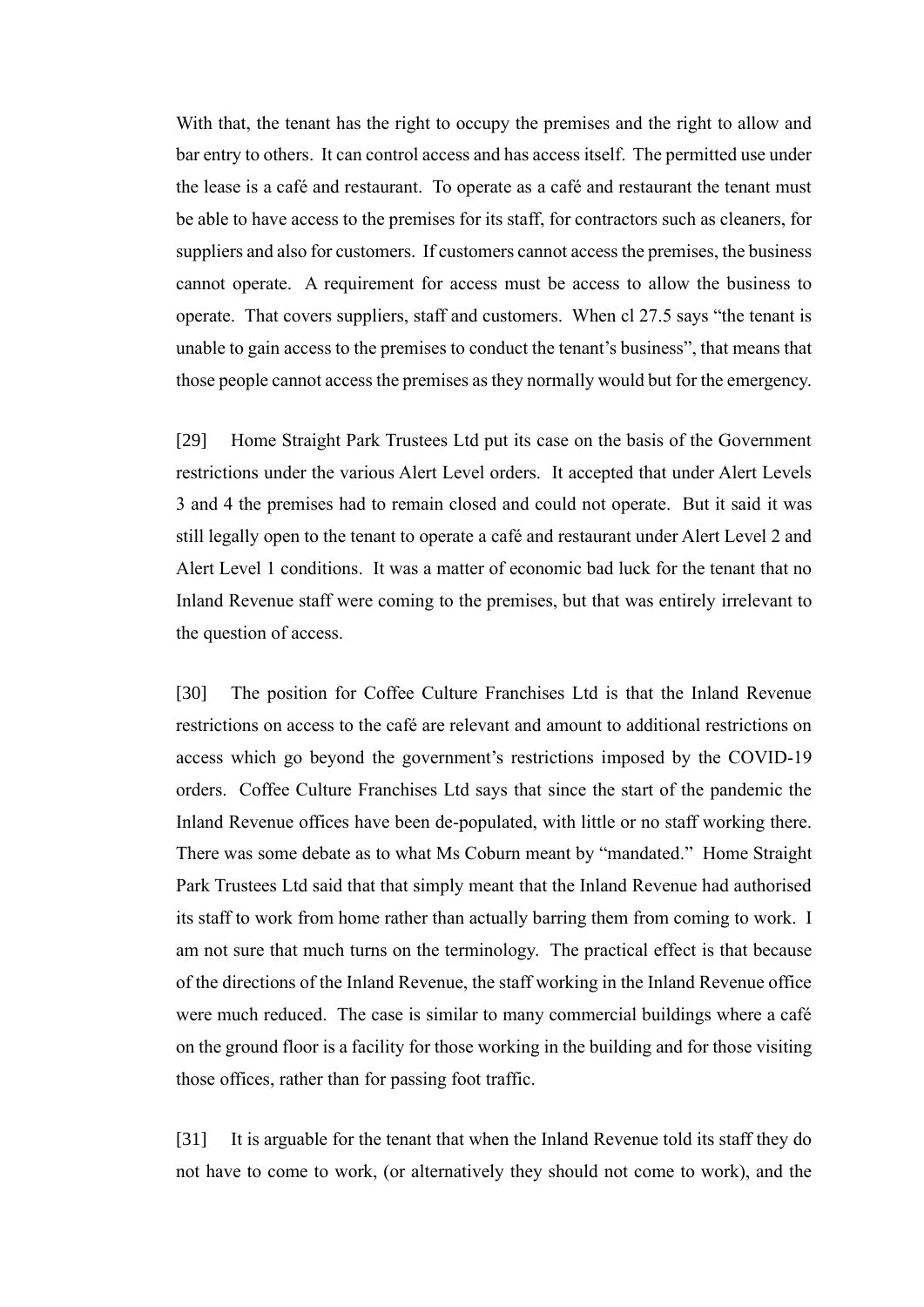numbers coming to work were to be reduced, that was a measure within cl 27.5 to reduce or prevent any hazard (in this case, spreading the coronavirus). For Coffee Culture Franchises Ltd, it is arguable that that has had a practical effect on its business. If Inland Revenue staff are discouraged from coming to their place of work, that effectively amounts to a bar on those customers coming to the café which is to service the offices of the Inland Revenue Department.

[32] The point can be put this way. If Inland Revenue staff do not have to go to work at Home Straight, there is no point in them, the café's standard customers, coming to the café. The practical effect is that the staff stay away and similarly taxpayers who might have to deal with the Inland Revenue are also discouraged from coming to Home Straight.

[33] In short, the directions of the Inland Revenue to its staff to stay away have a practical effect. It restricts the access of those staff to the premises of the café, and the access of customers is relevant access under cl 27.5. Without access by customers, the business cannot work. There is an arguable case for Coffee Culture Franchises Ltd that cl 27.5 has been triggered.

[34] Having reached that point, I recognise that there is a substantial dispute. As I indicated earlier, it is not possible for me to go further and specify what would be a fair proportion under cl 27.5. I cannot adjust the amount of the statutory demand to a minimum amount which should be paid notwithstanding the emergency under cl 27.5.

[35] I have simply outlined the argument available to Coffee Culture Franchises Ltd. To make out its case in full it will need to muster considerable evidence to support its case. But that will be for determination in another forum. As the amount of the demand is within the jurisdiction of the District Court, it appears that a District Court Judge will have the honour of giving the first definitive interpretation of cl 27.5.

[36] As I am satisfied that there is a substantial dispute under s  $290(4)(a)$ , I set aside the statutory demand. I add this. I consider this was an unusual case for a statutory demand. Home Straight Park Trustees Ltd is seeking a determination on a new issue which had not been tested in court before. I understand there have been no decisions